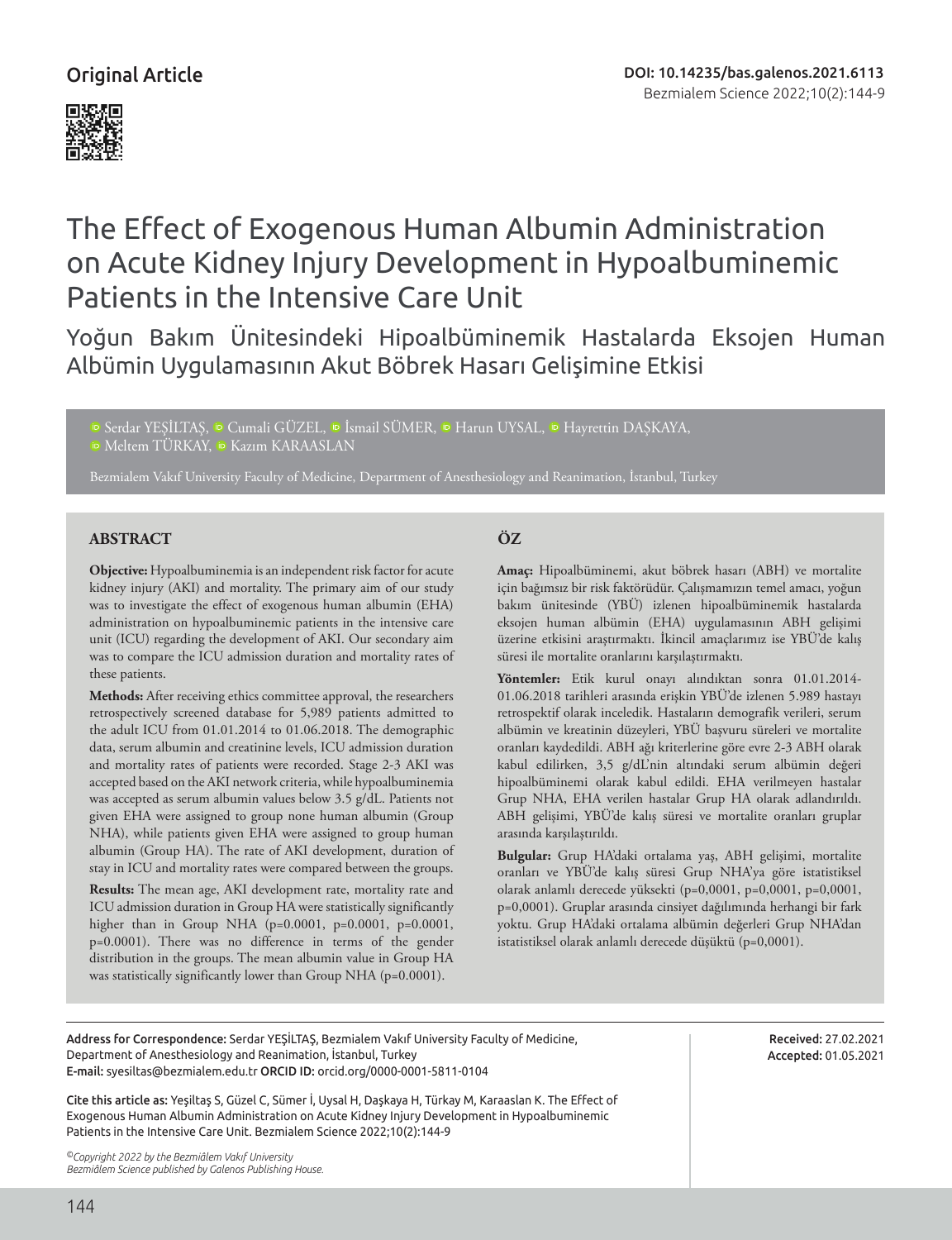**Conclusion:** In conclusion, EHA administration in hypoalbuminemic patients prolong stay in ICU in addition to the increase in the development of AKI and mortality.

**Keywords:** Acute kidney injury, exogenous human albumin, hypoalbuminemia, intensive care units

## **Introduction**

The global health problem of acute kidney injury (AKI) affects millions of people each year (1). AKI, a syndrome characterised by rapid disruption of renal functions within hours or days, has multifactorial pathogenesis. A variety of changeable (dehydration, intravascular volume loss, hypotension, anaemia, hypoxia and body mass index) or unchangeable (age, gender, invasive interventions, high-risk surgeries, cancer and comorbidities, such as lung, liver or gastrointestinal pathologies) risk factors are reported in the aetiology (2). AKI develops more often in critically ill patients compared to the general population due to increased risk factors. Early diagnosis of risk factors improves prognosis for critically ill patients (3). Serum albumin concentration of less than 3.5 g/dL, defined as hypoalbuminemia, is an independent risk factor for AKI development (3,4). Albumin comprises 60% of plasma proteins and is multifunctional (5). Albumin is the main determinant of colloid osmotic pressure and is an important extracellular non-enzymatic antioxidant that regulates capillary membrane permeability (5,6). Endogenous albumin has a protective effect on the kidney and is proposed to play a role in the integrity of proximal tubule cells and to maintain functions through a variety of signal transduction pathways (3,7). The protective effect in the kidney is thought to be due to scavenging reactive oxygen fragments, preventing oxidative injury via lysophosphatidic protective acid distribution and binding and reducing nephrotoxicity caused by interleukin-2 (3). Administration of exogenous human albumin (EHA) as colloids is not nephrotoxic, unlike some artificial colloids (3). We did not find any studies regarding the effect of administering EHA to patients developing hypoalbuminemia in the intensive care unit (ICU) on the development or prevention of AKI. The primary aim of our study was to investigate the effect of EHA administration on hypoalbuminemic patients in the ICU on the development of AKI. Our secondary aim was to compare the duration of stay in ICU and mortality rates of these patients.

### **Methods**

This study was a single-centre retrospective study and was completed after receiving approval from Hospital Institutional Ethics Committee (date: 02/10/2018, no: 18/235). A total of 5,989 patients who were followed up at our hospital adult ICU between 01.01.2014-01.06.2018 were included in the study after obtaining the ethics committee approval. Only the first admission of patients with multiple admissions in this period was analysed. This study included all patients above the age of 18 who were monitored for more than 48 hours in the ICU, with initial serum creatinine and serum albumin values recorded. Patients who received EHA after developing AKI were excluded

**Sonuç:** Sonuç olarak, hipoalbüminemik hastalarda EHA uygulaması ABH ve mortalitenin artmasına ek olarak YBÜ'de kalış süresini uzatmaktadır.

**Anahtar Sözcükler:** Akut böbrek hasarı, eksojen human albümin, hipoalbüminemi, yoğun bakım üniteleri

from the study. Additionally, patients with a kidney transplant, known AKI on admission to ICU and chronic renal failure diagnoses were excluded from the study.

Clinical characteristics, demographic data and laboratory data were obtained from the institutional electronic medical records system. The AKI was defined according to AKI network (AKIN) criteria, using only serum creatinine levels. The first serum creatinine level measured upon the admission of the patient to ICU or when an increase in serum creatinine began was accepted as basal creatinine. The second serum creatinine value measured within 48 hours was determined to be the highest creatinine value. If the basal creatinine value increased by more than 2 times, AKIN stage 2-3 patients were accepted as having AKI. Serum albumin was measured in the hospital laboratory using an Architect C 16000 (Abbot/USA) device. Serum albumin value lower than 3.5 g/dL was assessed as hypoalbuminemia (8). Patients who were not administered EHA (Human Albumin 20% CSL Behring, Gmbh, Marburg, Germany) were included in Group none human albumin (NHA), while patients administered EHA comprised Group HA. The development of AKI, duration of stay in ICU and mortality rates were compared between the groups.

#### **Statistical Analysis**

In this study, statistical analyses were completed by using NCSS (Number Cruncher Statistical System) 2007 Statistical Software (Utah, USA) program.

Descriptive statistical methods (mean, standard deviation) were used in addition to Independent t-test for comparison of two groups and chi-square test for comparison of qualitative data. Logistic regression analysis was used to determine factors affecting mortality and AKI. Results were assessed at a significance level of p<0.05.

#### **Results**

A total of 5,989 patients were recorded. Of the 1,672 (27.91%) hypoalbuminemic patients, 1,206 who met our criteria were included in the study. Patients were divided into two groups based on whether EHA replacement was administered. There were 625 patients in group NHA (51.82%) and 581 patients in group HA (48.18%). AKI developed in 167 patients in group NHA and 275 patients in group HA (Figure 1).

The mean age in group HA was statistically significantly higher than group NHA (p=0.0001). There was no statistically significant difference observed between the groups regarding gender distribution (p=0.074). The AKI development and mortality rates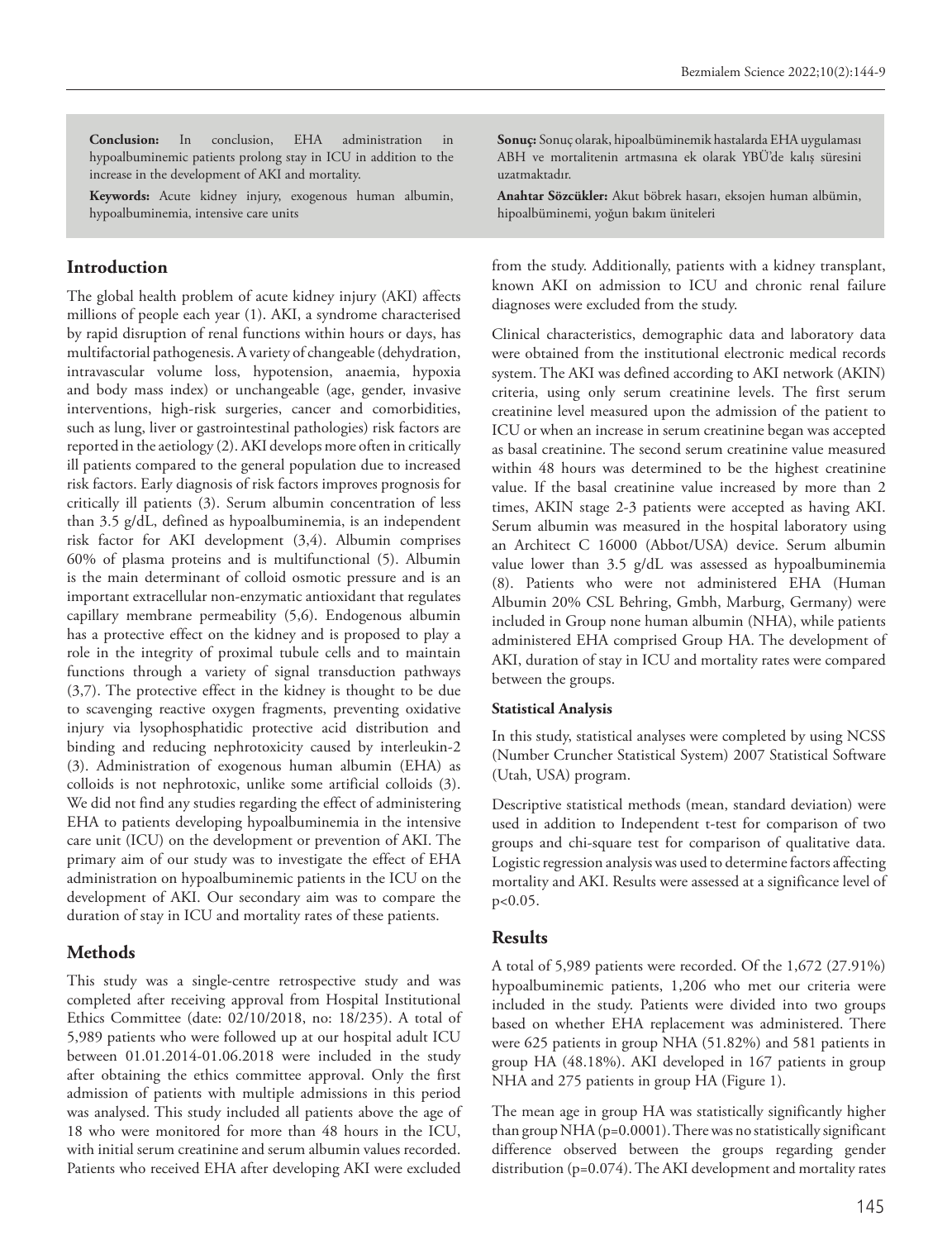in group HA were statistically significantly higher than group NHA (p=0.0001). The mean albumin value in group HA was statistically significantly lower than group NHA (p=0.0001). The mean duration of stay in group HA was statistically significantly higher than group NHA (p=0.0001) (Table 1).

The mean age, AKI development rate, EHA administration and number of days in ICU were statistically significantly higher in patients with mortality compared to surviving patients (p=0.0001). The albumine value in mortal patients was statistically significantly lower than surviving patients (p=0.0001). There was no statistically significant difference observed in the gender distribution of surviving and mortal patients (p=0.326) (Table 2).

Logistic regression analysis was performed to determine factors affecting mortality among age, AKI presence, number of days in ICU and EHA use. Advanced age (p=0.0001), AKI development (p=0.0001) and EHA administration (p=0.0001) were determined as factors affecting mortality. The number of days in ICU was not determined to affect mortality (Table 3).

Mean age, EHA administration, mortality and days of stay in ICU were statistically significantly higher in patients developing AKI compared to patients not developing AKI (p=0.0001). There was no statistically significant difference observed in terms of gender distribution between patients with and without AKI (p=0.690) (Table 4).

Logistic regression analysis was performed to determine the factors such as age, EHA administration and days of stay in ICU, affecting AKI development. Advanced age (p=0.0001) and EHA administration (p=0.0001) were determined to be factors affecting AKI development (Table 5).

# **Discussion**

According to the results of our study, advanced age and EHA application in hypoalbuminemic patients were determined as important factors effective in the development of AKI. At the same time, EHA application and advanced age were among



Figure 1. Patient selection algoritm

ICU: Intensive care unit, ARD: Acute renal disease, CRF: Chronic renal failure, AKI: Acute kidney injury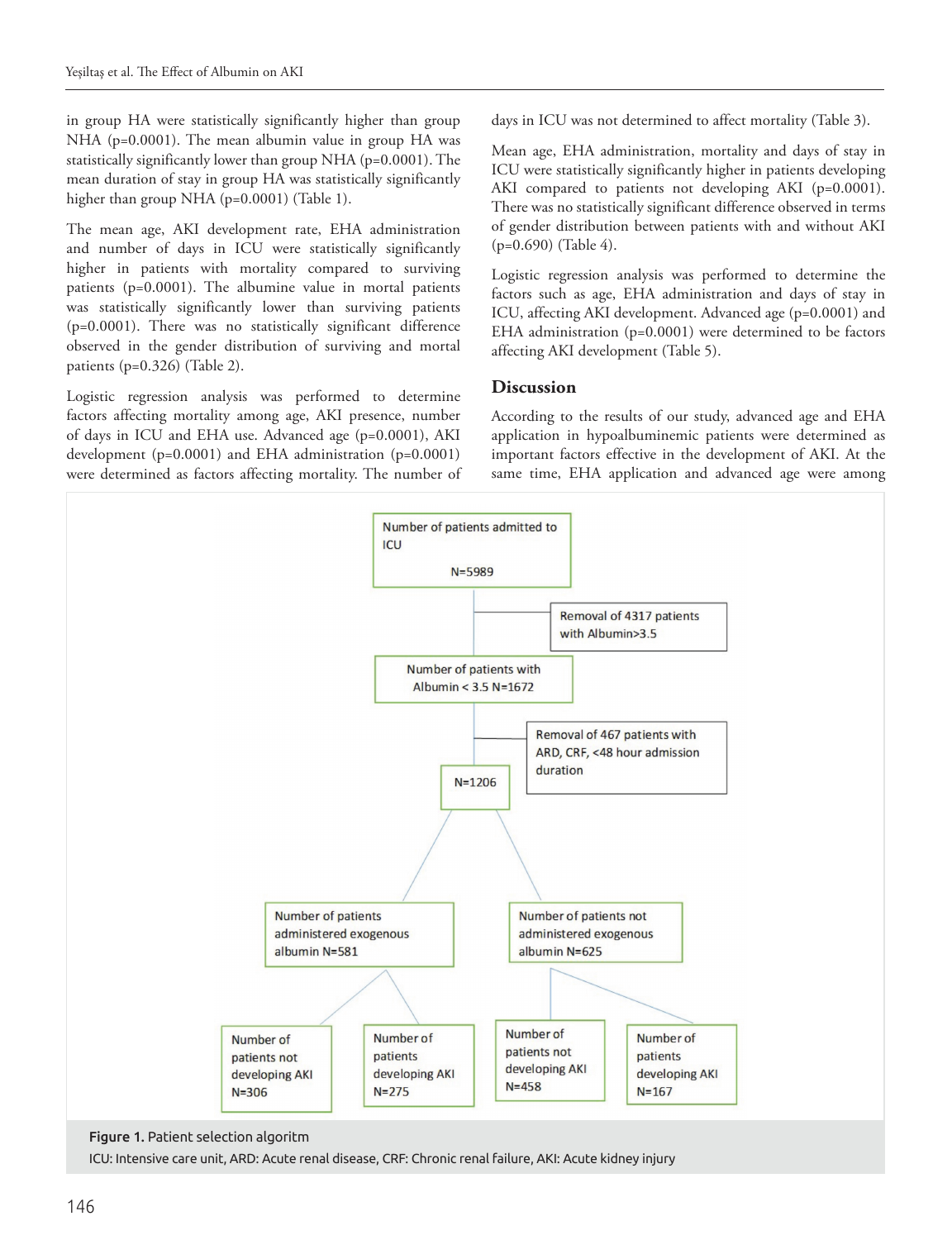| Table 1. Age, gender, AKI development rates, serum albumin values, mortality and number of days admission in the groups |  |  |  |
|-------------------------------------------------------------------------------------------------------------------------|--|--|--|
|-------------------------------------------------------------------------------------------------------------------------|--|--|--|

| Variables           |            | <b>Group NHA</b><br>$n = 625$ |             | <b>Group HA</b><br>$n = 581$ |           | p          |  |
|---------------------|------------|-------------------------------|-------------|------------------------------|-----------|------------|--|
| 59.7±19.95<br>Age   |            |                               | 65.95±17.19 |                              | $0.0001*$ |            |  |
| Gender              | Female     | 289                           | 46.24%      | 239                          | 41.14%    |            |  |
|                     | Male       | 336                           | 53.76%      | 342                          | 58.86%    | $0.074+$   |  |
| <b>AKI</b>          | <b>No</b>  | 458                           | 73.28%      | 306                          | 52.67%    | $0.0001 +$ |  |
|                     | <b>Yes</b> | 167                           | 26.72%      | 275                          | 47.33%    |            |  |
| Serum albumin value |            | $2.75 \pm 0.52$               |             | $2.36 \pm 0.63$              |           | $0.0001*$  |  |
| <b>Mortality</b>    | <b>No</b>  | 485                           | 77.60%      | 220                          | 37.87%    | $0.0001 +$ |  |
|                     | <b>Yes</b> | 140                           | 22.40%      | 361                          | 62.13%    |            |  |
| Days of admission   |            | $7.54 \pm 5.98$               |             | 14.4±13.43                   |           | $0.0001*$  |  |

\*Independent t-test, +Chi-square test

AKI: Acute kidney injury, p<0.05, NHA: None human albumin, HA: Human albumin

#### Table 2. Mean ages, AKI development rate, exogenous human albumin administration and number of days in ICU of surviving and mortal patients

| Variables                                        |               | Surviving patients<br>$n = 705$ |        | Dead<br>patiens<br>$n = 501$ |        | p          |
|--------------------------------------------------|---------------|---------------------------------|--------|------------------------------|--------|------------|
| Age                                              |               | $59.6 \pm 19.93$                |        | $67.1 \pm 16.47$             |        | $0.0001*$  |
| Gender                                           | <b>Female</b> | 317                             | 44.96% | 211                          | 42.12% | $0.326+$   |
|                                                  | <b>Male</b>   | 388                             | 55.04% | 290                          | 57.88% |            |
| <b>AKI</b>                                       | <b>No</b>     | 555                             | 78.72% | 209                          | 41.72% | $0.0001 +$ |
|                                                  | <b>Yes</b>    | 150                             | 21.28% | 292                          | 58.28% |            |
| Serum albumin value                              |               | $2.69 \pm 0.55$                 |        | $2.39 \pm 0.64$              |        | $0.0001*$  |
| <b>Exogenous human albumin</b><br>administration | <b>No</b>     | 485                             | 68.79% | 140                          | 27.94% |            |
|                                                  | <b>Yes</b>    | 220                             | 31.21% | 361                          | 72.06% | $0.0001 +$ |
| Days of admission                                |               | 10±11.25                        |        | 12.03±10.08                  |        | $0.001*$   |

\*Independent t-test, +Chi-square test

AKI: Acute kidney injury, p<0.05, ICU: Intensive care unit

|                                                     | ractors arrecting mortality |           |                 |             |  |  |
|-----------------------------------------------------|-----------------------------|-----------|-----------------|-------------|--|--|
|                                                     |                             |           | 95.0% CI for OR |             |  |  |
| Factors                                             | p                           | <b>OR</b> | Lower<br>limit  | Upper limit |  |  |
| Age                                                 | $0.0001*$                   | 1.02      | 1.01            | 1.02        |  |  |
| <b>AKI</b><br>development                           | $0.0001*$                   | 0.23      | 0.17            | 0.30        |  |  |
| Days of<br>admission                                | 0.170                       | 0.99      | 0.98            | 1.00        |  |  |
| <b>Exogenous</b><br>human albumin<br>administration | $0.0001*$                   | 0.20      | 0.15            | 0.26        |  |  |
| AKI: Acute kidney injury                            |                             |           |                 |             |  |  |

Table 3. Logistic regression analysis to determine the factors affecting mortality

\*p<0.05, CI: Confidence interval, OR: Odss ratio

the factors affecting mortality, along with the duration of hospitalization in ICU. Hypoalbuminemia incidence among patients admitted to ICU is reported as 21% (3). We found this rate to be 27.91%. Hypoalbuminemia alone is an independent risk factor for mortality (5). The literature notes a strong link between developing morbidity and mortality and serum albumin in patients with underlying acute and chronic disease (3). Each 1 g/dL reduction in serum albumin concentration is reported to increase AKI rates by 137% and mortality rates by 147% and lengthen stay in ICU by 28% (4,9). Findik et al. (10) reported that patients with low preoperative serum albumin had higher renal replacement treatment requirements and mortality.

In our study, Group HA with low serum albumin levels had higher mortality and longer stay in ICU, in accordance with the literature.

Serum albumin level is known to decrease with age (11). The mean serum albumin value in Group NHA was 2.75±0.52,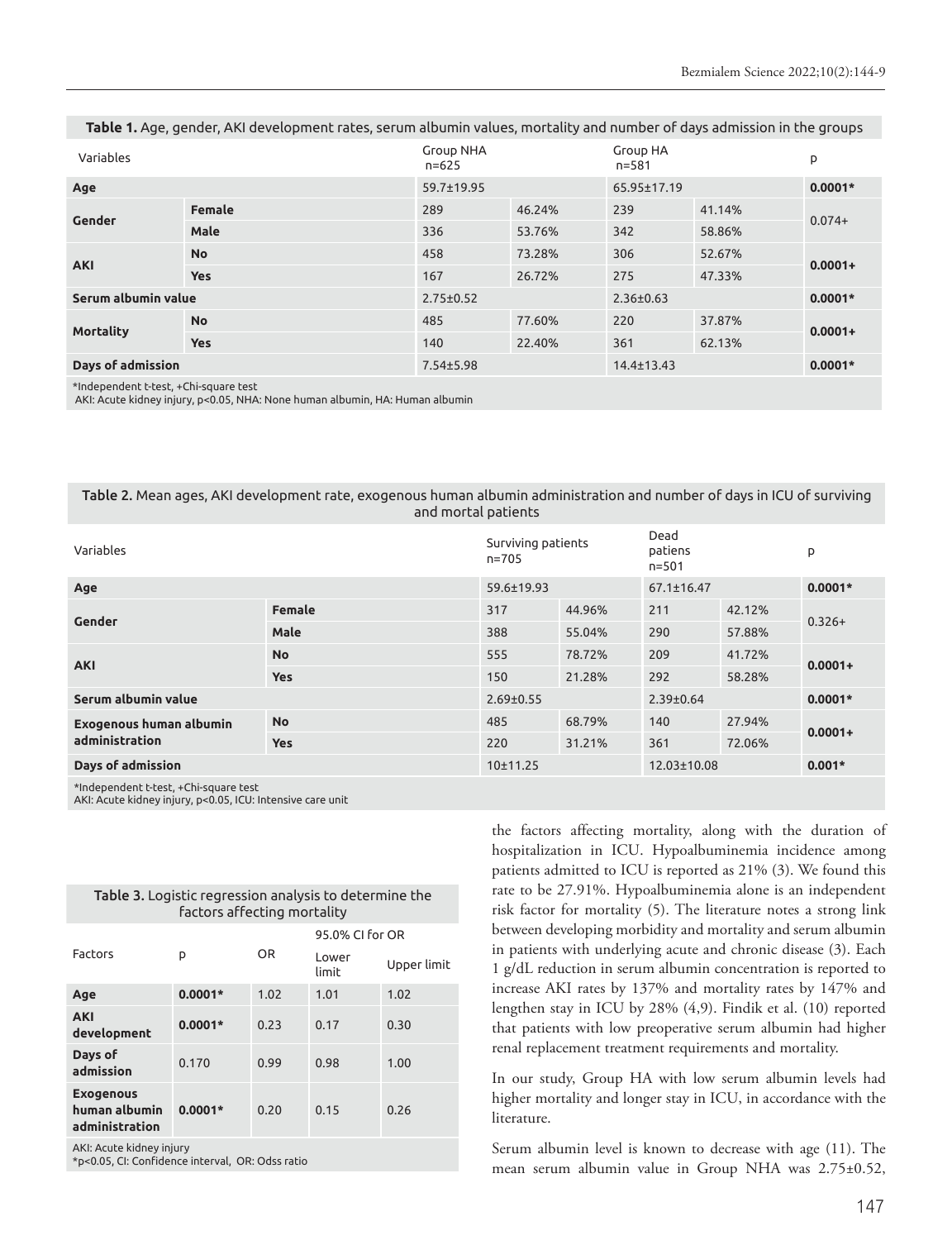| Table 4. Mean ages, gender, exogenous human albumin administration, mortality and number of days in ICU of patients with |
|--------------------------------------------------------------------------------------------------------------------------|
| and without AKI                                                                                                          |

| Variables                                                    |               | AKI (-) n=763    |        | AKI (+) n=167 |        | p          |
|--------------------------------------------------------------|---------------|------------------|--------|---------------|--------|------------|
| Age                                                          |               | 60.34±19.67      |        | 66.74±16.79   |        | $0.0001*$  |
| Gender                                                       | <b>Female</b> | 338              | 44.24% | 190           | 43.00% | $0.690+$   |
|                                                              | Male          | 426              | 55.76% | 252           | 57.00% |            |
| Exogenous human albumin administration                       | <b>No</b>     | 458              | 59.94% | 167           | 37.80% | $0.0001 +$ |
|                                                              | <b>Yes</b>    | 306              | 40.06% | 275           | 62.20% |            |
|                                                              | <b>No</b>     | 555              | 72.64% | 150           | 33.90% | $0.0001 +$ |
| <b>Mortality</b>                                             | <b>Yes</b>    | 209              | 27.36% | 292           | 66.10% |            |
| Days of admission                                            |               | $10.32 \pm 9.55$ |        | 11.74±12.68   |        | $0.028*$   |
| standard and a state that the control of the company to star |               |                  |        |               |        |            |

\*Independent t-test, +Chi-square test AKI: Acute kidney injury, p<0.05, ICU: Intensive care unit

while it was 2.36±0.63 in Group HA with a higher mean age. We found that this small mathematical difference increased mortality by a significant rate and lengthened ICU admission at a significant rate. This situation may be explained as advanced age causing hypoalbuminemia and increased comorbidities that increase mortality in critically ill patients (3,5). Additionally, we think it will be beneficial to conduct prospective comparative studies on patients with different albumin values.

The EHA has been used as a therapeutic agent in ICUs for more than 50 years. However, harmful effects were reported in the 1990s, and its use began to be debated (4). The main use of EHA is the field of hepatology. The most controversial results related to EHA replacement treatment were obtained in patients with liver failure and renal function disorder. It was reported that EHA use should be limited to high-risk patients based on obtained data (12). Schortgen et al. (13) reported negative effects of hyperoncotic albumin use on the kidneys in critically ill patients and an increased risk of death. However, Lee et al. (14) reported that 20% EHA replacement treatment before coronary artery bypass surgery in patients with albumin levels lower than 4.0 g/dL increased urine output during surgery and reduced the risk of AKI development. Yu et al. (15) reported EHA administration might contribute to renal amelioration after AKI developed. In the current study, we found that AKI developed at higher rates in group HA. In our logistic regression analysis to determine factors affecting AKI development, we determined administration of EHA in addition to advanced age were risk factors for the development of AKI.

| Tablo 5. Logistic regression analysis to determine the<br>factors affecting AKI development |           |           |                 |                |  |  |  |
|---------------------------------------------------------------------------------------------|-----------|-----------|-----------------|----------------|--|--|--|
|                                                                                             |           | <b>OR</b> | 95.0% CI for OR |                |  |  |  |
| Factors<br>p                                                                                |           |           | Lower<br>limit  | Upper<br>limit |  |  |  |
| Age                                                                                         | $0.0001*$ | 1.02      | 1.01            | 1.03           |  |  |  |
| <b>Exogenous</b><br>human albumin<br>administration                                         | $0.0001*$ | 0.47      | 0.35            | 0.64           |  |  |  |
| Days of admission                                                                           | 0.699     | 1.00      | 0.98            | 1.01           |  |  |  |
| $\cdots$ . The set of the set of the set of $\cdots$ is the set of $\cdots$                 |           |           |                 |                |  |  |  |

\*p<0.05, CI: Confidence interval, OR: Odds ratio, AKI: Acute kidney injury

In elderly kidneys, structural and physiological changes, such as loss of nephron mass, vascular and glomerular tubular degeneration at the microscopic level, reduced glomerular filtration rates and a tendency toward cellular apoptosis may be observed. These physiological changes in renal functions may explain the tendency toward AKI development among elderly patients (16). Male gender is a known risk factor for AKI development (2). However, we found no difference regarding gender among factors affecting AKI development, contrary to the literature. Mortality was higher, and stay in ICU was longer among patients developing AKI.

A variety of studies researching the correlation between EHA administration and mortality have been carried out (17-20). Patel et al. (17) reported that the use of EHA as a part of severe volume resuscitation in sepsis, whether hypoalbuminemia was present or not, might be ineffective in reducing mortality. Additionally, Caironi et al. (18) reported that EHA replacement ameliorated hypoalbuminemia in sepsis but did not improve outcomes. Another study found there was no evidence that EHA administration reduced mortality in critically ill patients compared to cheaper alternatives like saline for patients with hypovolemia in addition to hypoalbuminemia; however, they suggested that EHA might be indicated in a selected critically ill patient population (19). Offringa et al. (20) reported that mortality was higher in critically ill patients given EHA. Our results agree with the literature. Our logistic regression analysis found that advanced age, AKI presence and EHA administration were among factors affecting mortality, while mortality was not affected by the length of stay in ICU.

Some authors have emphasised the need for additional strengthened controlled-randomised studies to further explain the underlying physiological and molecular reasoning (11,20).

#### **Study Limitations**

The main points in this study were that, albumin administration did not affect prognosis and might have side effects that would limit its administration and cost benefits. Our study had some limitations, such as being retrospective, including a heterogenous patient group and not being able to research and diagnose accompanying pathologies that might affect the process in